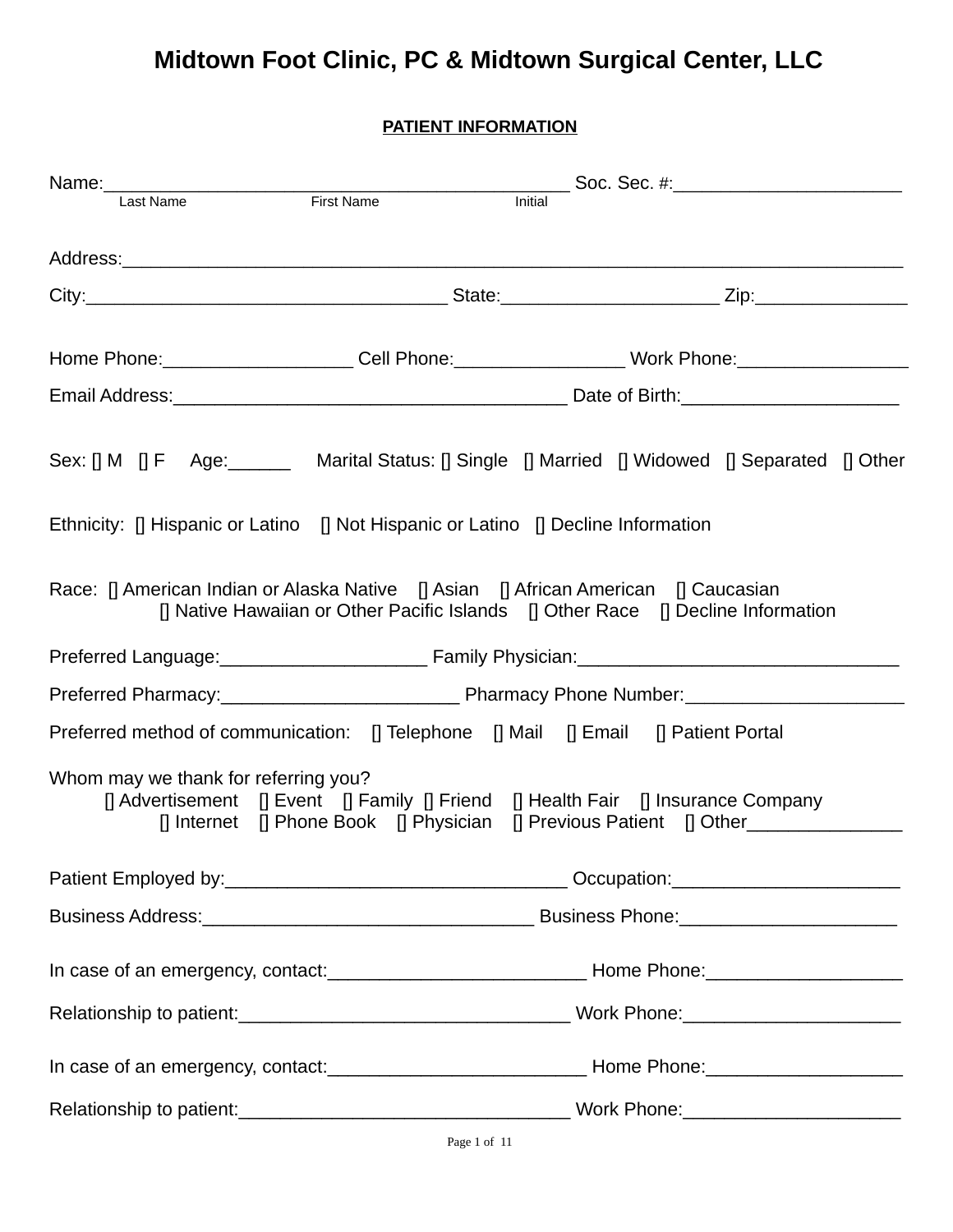| Patient: |  |
|----------|--|
|          |  |

### **INSURANCE INFORMATION**

|                                                        | Do you have Medicare? [] Yes [] No If Yes, ID #: _______________________________                     |                                                                                                                                                                                                                                |
|--------------------------------------------------------|------------------------------------------------------------------------------------------------------|--------------------------------------------------------------------------------------------------------------------------------------------------------------------------------------------------------------------------------|
|                                                        | Do you have Medicaid? [] Yes [] No If Yes, ID #: _______________________________                     |                                                                                                                                                                                                                                |
|                                                        |                                                                                                      |                                                                                                                                                                                                                                |
|                                                        |                                                                                                      |                                                                                                                                                                                                                                |
|                                                        | Policy / Subscriber #:_________________________________Group #:__________________                    |                                                                                                                                                                                                                                |
|                                                        |                                                                                                      |                                                                                                                                                                                                                                |
| Insured Name:<br>Last Name                             | <b>First Name</b>                                                                                    | Initial                                                                                                                                                                                                                        |
|                                                        | Social Security # of Insured:_____________________________ Insured Date of Birth:___________________ |                                                                                                                                                                                                                                |
|                                                        |                                                                                                      |                                                                                                                                                                                                                                |
|                                                        | Relationship to Patient: __________________________ Insured Employed By: __________________________  |                                                                                                                                                                                                                                |
|                                                        |                                                                                                      |                                                                                                                                                                                                                                |
|                                                        |                                                                                                      |                                                                                                                                                                                                                                |
|                                                        | Policy / Subscriber #:________________________________Group #:___________________                    |                                                                                                                                                                                                                                |
|                                                        |                                                                                                      |                                                                                                                                                                                                                                |
| Insured Name:<br>Last Name                             |                                                                                                      |                                                                                                                                                                                                                                |
|                                                        | <b>First Name</b>                                                                                    | Initial                                                                                                                                                                                                                        |
|                                                        | Social Security # of Insured:______________________________ Insured Date of Birth:__________________ |                                                                                                                                                                                                                                |
|                                                        | Relationship to Patient: ___________________________ Insured Employed By: __________________________ |                                                                                                                                                                                                                                |
|                                                        |                                                                                                      |                                                                                                                                                                                                                                |
|                                                        |                                                                                                      |                                                                                                                                                                                                                                |
| Person responsible for payment, if other then patient: |                                                                                                      |                                                                                                                                                                                                                                |
|                                                        |                                                                                                      | Phone #: and the state of the state of the state of the state of the state of the state of the state of the state of the state of the state of the state of the state of the state of the state of the state of the state of t |
| Last Name<br><b>First Name</b>                         | Initial                                                                                              |                                                                                                                                                                                                                                |
| Address:                                               | City/State: City/State:                                                                              | Zip:                                                                                                                                                                                                                           |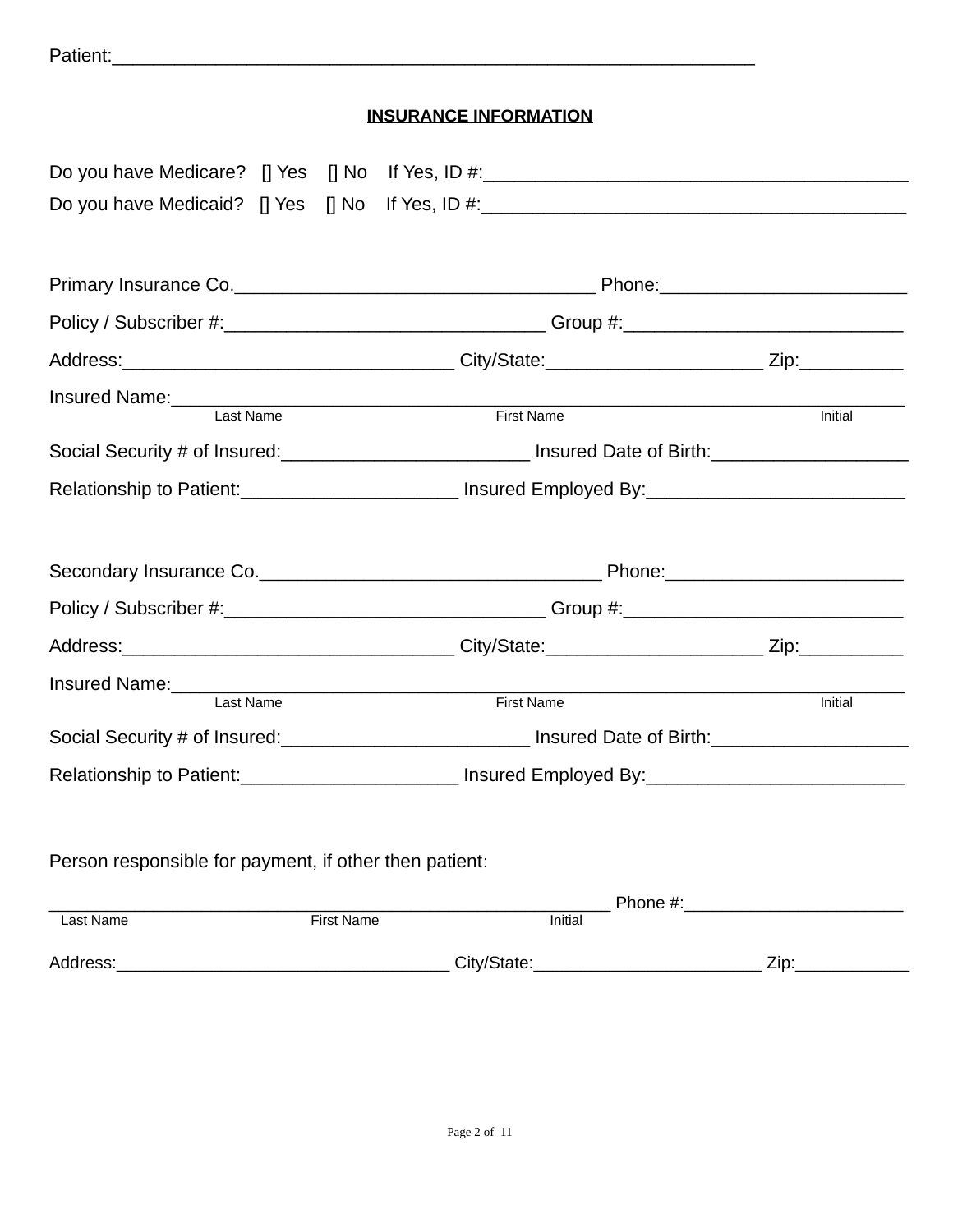| Patient: |  |
|----------|--|
|          |  |

#### **MEDICAL HISTORY & INFORMATION**

| Shoe Size:                                                                                                                               | Weight:                                                     |                                                   |                      |                          |             | Height: Network of the Manuscript of the Manuscript of the Manuscript of the Manuscript of the Manuscript of the Ma                                                                                                           |
|------------------------------------------------------------------------------------------------------------------------------------------|-------------------------------------------------------------|---------------------------------------------------|----------------------|--------------------------|-------------|-------------------------------------------------------------------------------------------------------------------------------------------------------------------------------------------------------------------------------|
| Do you have any artificial joints or limbs?<br>Hip, $\begin{bmatrix} 1 \\ 1 \end{bmatrix}$ Yes $\begin{bmatrix} 1 \\ 1 \end{bmatrix}$ No | Knee, [] Yes                                                | $\Box$ No                                         |                      |                          |             |                                                                                                                                                                                                                               |
|                                                                                                                                          | Please circle if you have or have had any of the following: |                                                   |                      |                          |             |                                                                                                                                                                                                                               |
| Anemia                                                                                                                                   | Depression                                                  | <b>Healing Trouble</b>                            |                      | <b>Liver Disease</b>     |             | Sickle Cell<br>Stomach                                                                                                                                                                                                        |
| Arthritis                                                                                                                                | <b>Diabetes</b>                                             | <b>Heart Disease</b>                              |                      | Lupus                    |             | Trouble/Ulcers                                                                                                                                                                                                                |
| Asthma/COPD                                                                                                                              | Epilepsy                                                    | <b>Heel Spurs</b>                                 |                      | Neurological Disorder    |             | <b>Stroke</b>                                                                                                                                                                                                                 |
| <b>Back Problems</b>                                                                                                                     | Fibromyalgia                                                | Hepatitis                                         |                      | Numbness in              |             | <b>Thyroid Problems</b>                                                                                                                                                                                                       |
| <b>Bleeding Disorder</b>                                                                                                                 | <b>Flat Feet</b>                                            | <b>High Blood Pressure</b>                        |                      | Feet/Legs<br>Phlebitis   |             | Tuberculosis                                                                                                                                                                                                                  |
| <b>Blood Clots</b>                                                                                                                       | <b>Frequent Infections</b>                                  | <b>HIV Positive / AIDS</b>                        |                      |                          |             | <b>Tumors</b>                                                                                                                                                                                                                 |
| <b>Bunions</b>                                                                                                                           | Gout                                                        | Hyper-cholesterol                                 |                      | <b>PVD/ Circulation</b>  |             | Varicose Veins                                                                                                                                                                                                                |
| Cancer                                                                                                                                   | <b>GERD</b>                                                 | Joint Pain/Stiffening                             |                      | <b>Rheumatic Fever</b>   |             | Unexplained Weight                                                                                                                                                                                                            |
| Cramps in Feet/Legs                                                                                                                      | Hammertoes                                                  | Kidney Disease                                    |                      | <b>Scarring Tendency</b> |             | Loss or Gain                                                                                                                                                                                                                  |
|                                                                                                                                          |                                                             | Please circle or list allergies or sensitivities: |                      |                          |             |                                                                                                                                                                                                                               |
| Adhesive Tape                                                                                                                            |                                                             | Ibuprofen (Advil, Motrin)                         |                      |                          | Seasonal    |                                                                                                                                                                                                                               |
| Aspirin                                                                                                                                  | Iodine                                                      |                                                   |                      |                          | Sulfa Drugs |                                                                                                                                                                                                                               |
| <b>Betadine</b>                                                                                                                          |                                                             | <b>Local Anesthetics</b>                          |                      |                          | Xylocaine   |                                                                                                                                                                                                                               |
| Codeine                                                                                                                                  |                                                             | Novocaine                                         |                      |                          |             | Other and the contract of the contract of the contract of the contract of the contract of the contract of the contract of the contract of the contract of the contract of the contract of the contract of the contract of the |
| Demerol                                                                                                                                  |                                                             | Penicillin                                        |                      |                          |             |                                                                                                                                                                                                                               |
| Food                                                                                                                                     | Seafood                                                     |                                                   |                      |                          |             |                                                                                                                                                                                                                               |
|                                                                                                                                          |                                                             |                                                   |                      |                          |             |                                                                                                                                                                                                                               |
|                                                                                                                                          |                                                             | Please circle if there is a family history of:    |                      |                          |             |                                                                                                                                                                                                                               |
| Arthritis                                                                                                                                | Cancer                                                      |                                                   | Gout                 |                          |             | <b>High Blood Pressure</b>                                                                                                                                                                                                    |
| <b>Bleeding Disorder</b>                                                                                                                 | <b>Circulation Problems</b>                                 |                                                   | Hammertoe            |                          |             | Neurological Disorder                                                                                                                                                                                                         |
| <b>Blood Clots</b>                                                                                                                       | <b>Diabetes</b>                                             |                                                   | <b>Heart Disease</b> |                          |             | Numbness in Feet/Legs                                                                                                                                                                                                         |
| <b>Bunions</b>                                                                                                                           | Flatfeet                                                    |                                                   | <b>Heel Spurs</b>    |                          |             | <b>Stroke</b>                                                                                                                                                                                                                 |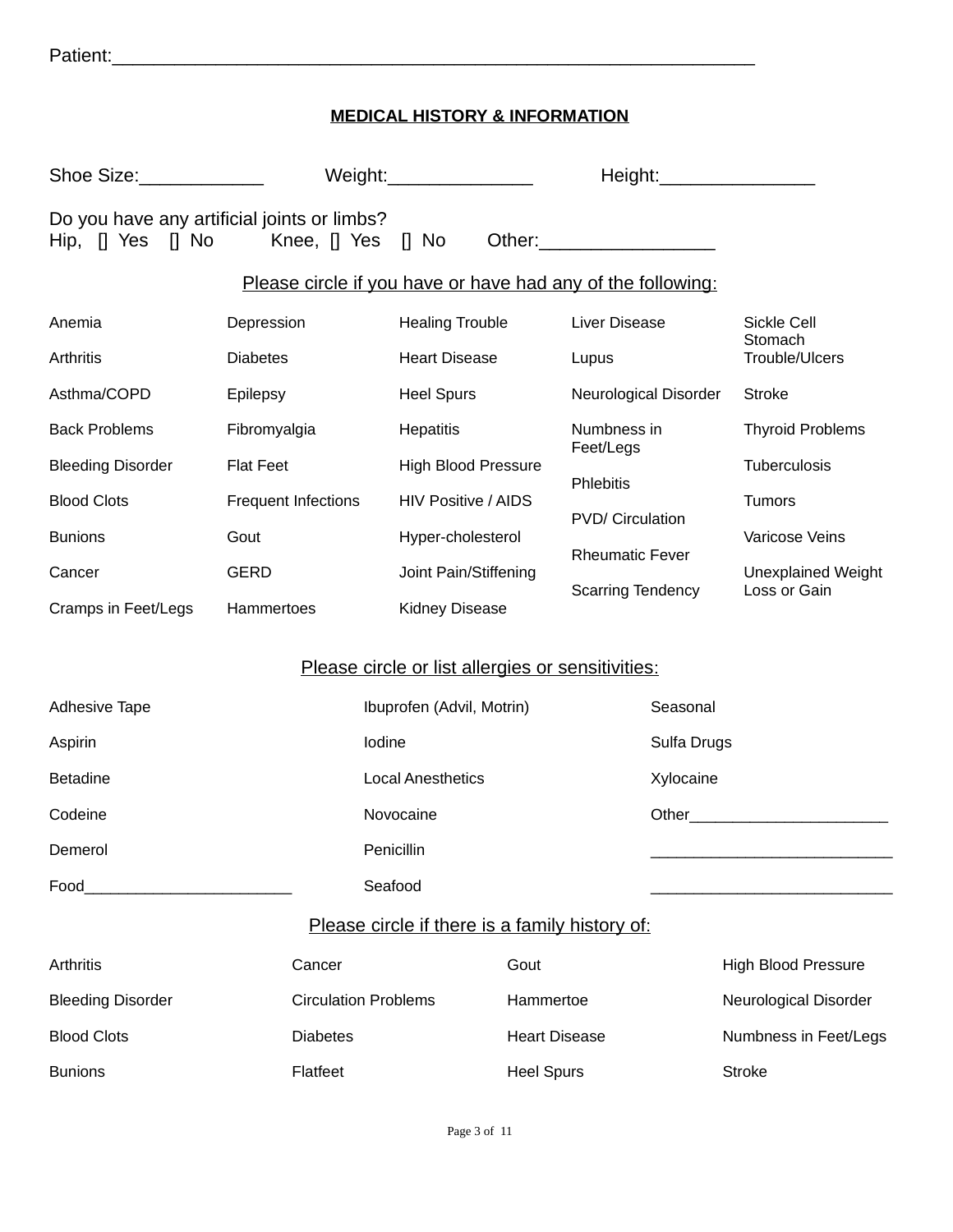| Patient: |  |
|----------|--|
|          |  |

### **MEDICAL HISTORY & INFORMATION**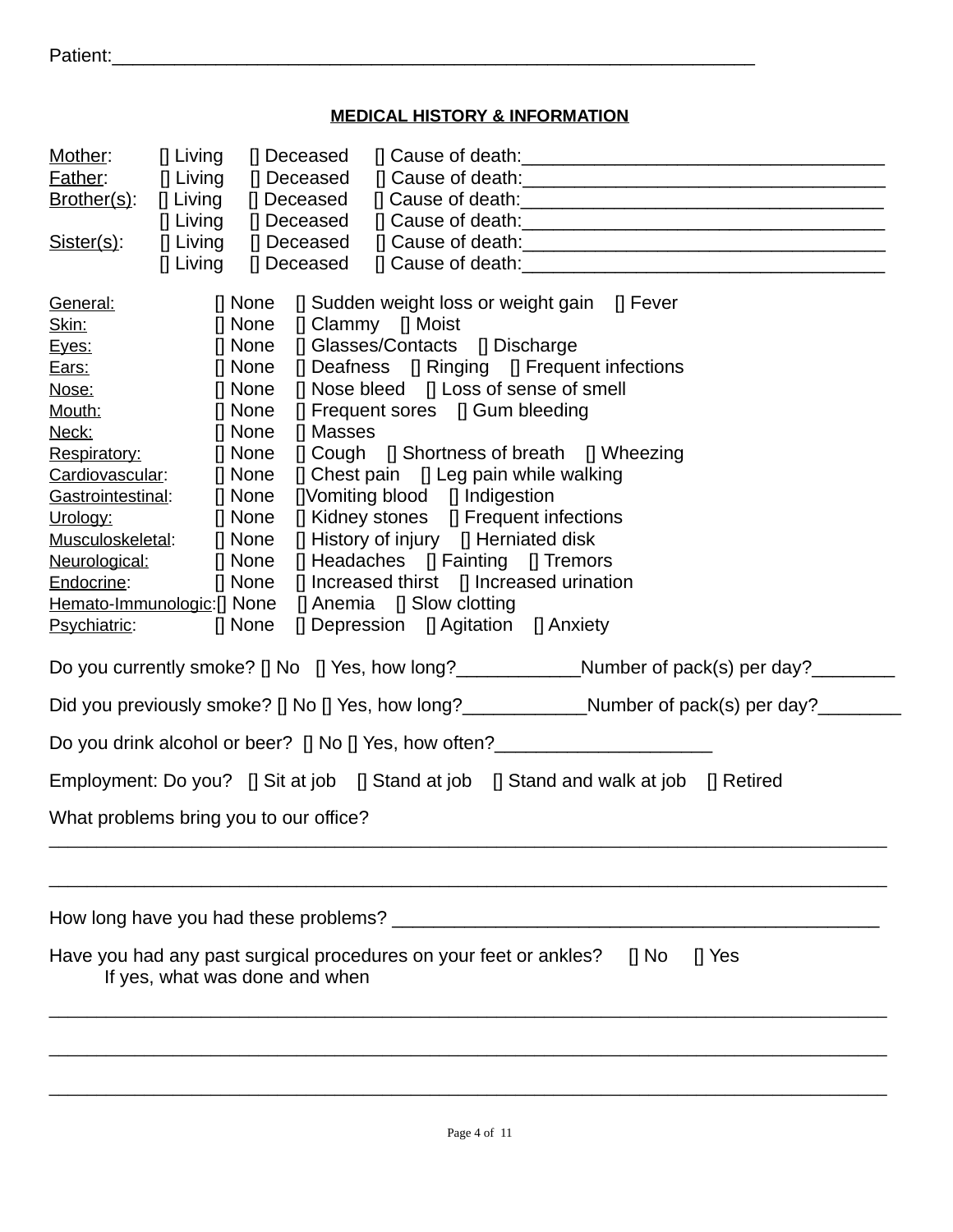#### **Midtown Foot Clinic Dr. John M. Murrell, DPM 908 Abercorn Street Savannah, Georgia**

## **Medication Reconciliation List**

| <b>Name of Medication</b> | Strength | How often do you take it? |
|---------------------------|----------|---------------------------|
|                           |          |                           |
|                           |          |                           |
|                           |          |                           |
|                           |          |                           |
|                           |          |                           |
|                           |          |                           |
|                           |          |                           |
|                           |          |                           |
|                           |          |                           |
|                           |          |                           |
|                           |          |                           |
|                           |          |                           |
|                           |          |                           |
|                           |          |                           |
|                           |          |                           |
|                           |          |                           |
|                           |          |                           |
|                           |          |                           |
|                           |          |                           |
|                           |          |                           |
|                           |          |                           |
|                           |          |                           |
|                           |          |                           |
|                           |          |                           |
|                           |          |                           |
|                           |          |                           |
|                           |          |                           |
|                           |          |                           |
|                           |          |                           |

| <b>Patient Name:</b>      | Date of Birth: |  |
|---------------------------|----------------|--|
| <b>Patient Signature:</b> | Date:          |  |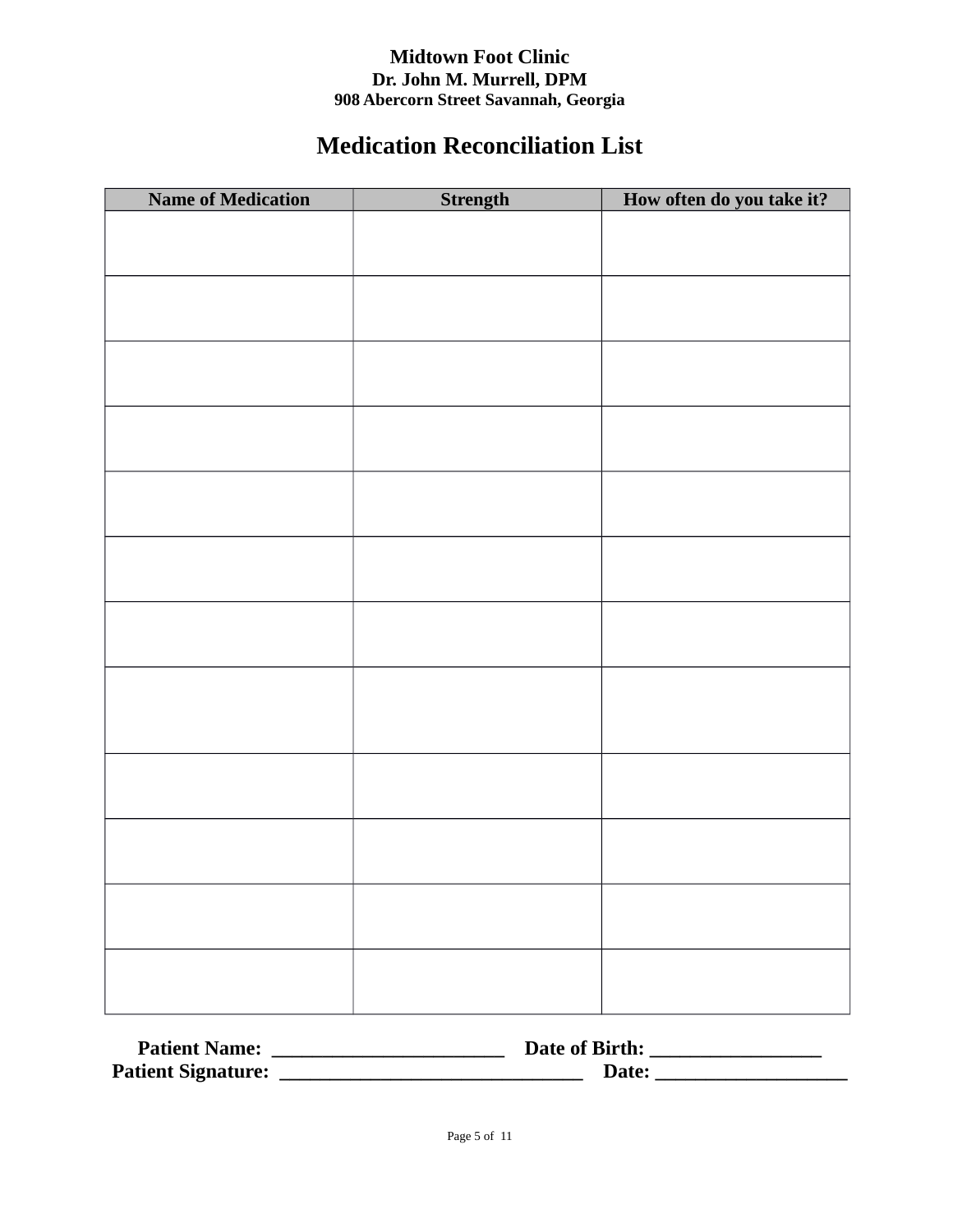#### **RELEASE OF MEDICAL RECORDS**

I authorize the release of any medical or other information necessary to process my insurance claim.

**X**\_\_\_\_\_\_\_\_\_\_\_\_\_\_\_\_\_\_\_\_\_\_\_\_\_\_\_\_\_\_\_\_\_\_\_\_\_\_\_\_\_\_\_\_ \_\_\_\_\_\_\_\_\_\_\_\_\_\_\_\_\_\_\_\_\_\_\_\_\_\_

 **Signature of Patient or Authorized Person Date**

#### **AUTHORIZATION FOR PAYMENT**

I authorize payment of medical benefits to Midtown Foot Clinic, P.C. & Midtown Surgical Center, LLC for services rendered. I understand that I am responsible for charges incurred as a result of services rendered.

**X**\_\_\_\_\_\_\_\_\_\_\_\_\_\_\_\_\_\_\_\_\_\_\_\_\_\_\_\_\_\_\_\_\_\_\_\_\_\_\_\_\_\_\_\_ \_\_\_\_\_\_\_\_\_\_\_\_\_\_\_\_\_\_\_\_\_\_\_\_\_\_

 **Signature of Patient or Authorized Person Date**

### **AUTHORIZATION FOR TREATMENT**

I hereby authorize Dr. John M. Murrell (or his designee) to administer podiatric care and to perform such minor operative procedures and/or other appropriate studies as may be deemed necessary or advisable in the diagnosis and treatment of this patient.

I *understand* that my physician, Dr. John M. Murrell, will use his best skill and judgment to accomplish the desired result, but that Dr. Murrell cannot and does not warrant or guarantee such result; also that his forecast of length of time involved in therapy and/or recovery from surgery, the manner of recovery and the possible complication or untoward results is based upon the usual and average response in cases similar to mine, but that is not a promise since my results/response may be different from the usual.

On my part, I promise full cooperation with Dr. John M. Murrell and his staff in my treatment whether by surgical or nonsurgical means. I understand that if I do not follow my doctor's instructions, or the instructions of his staff, concerning my care and treatment including any necessary physical therapy, the outcome of my care and treatment could be put into jeopardy and a bad result may occur.

### **I hereby certify that I have read and fully understand this authorization for medical treatment.**

| Name of Patient                                       | Date of Birth |
|-------------------------------------------------------|---------------|
| X<br><b>Signature of Patient or Authorized Person</b> | <b>Date</b>   |
|                                                       |               |
| Relationship to Patient:                              |               |
| Reason why Patient cannot sign:                       |               |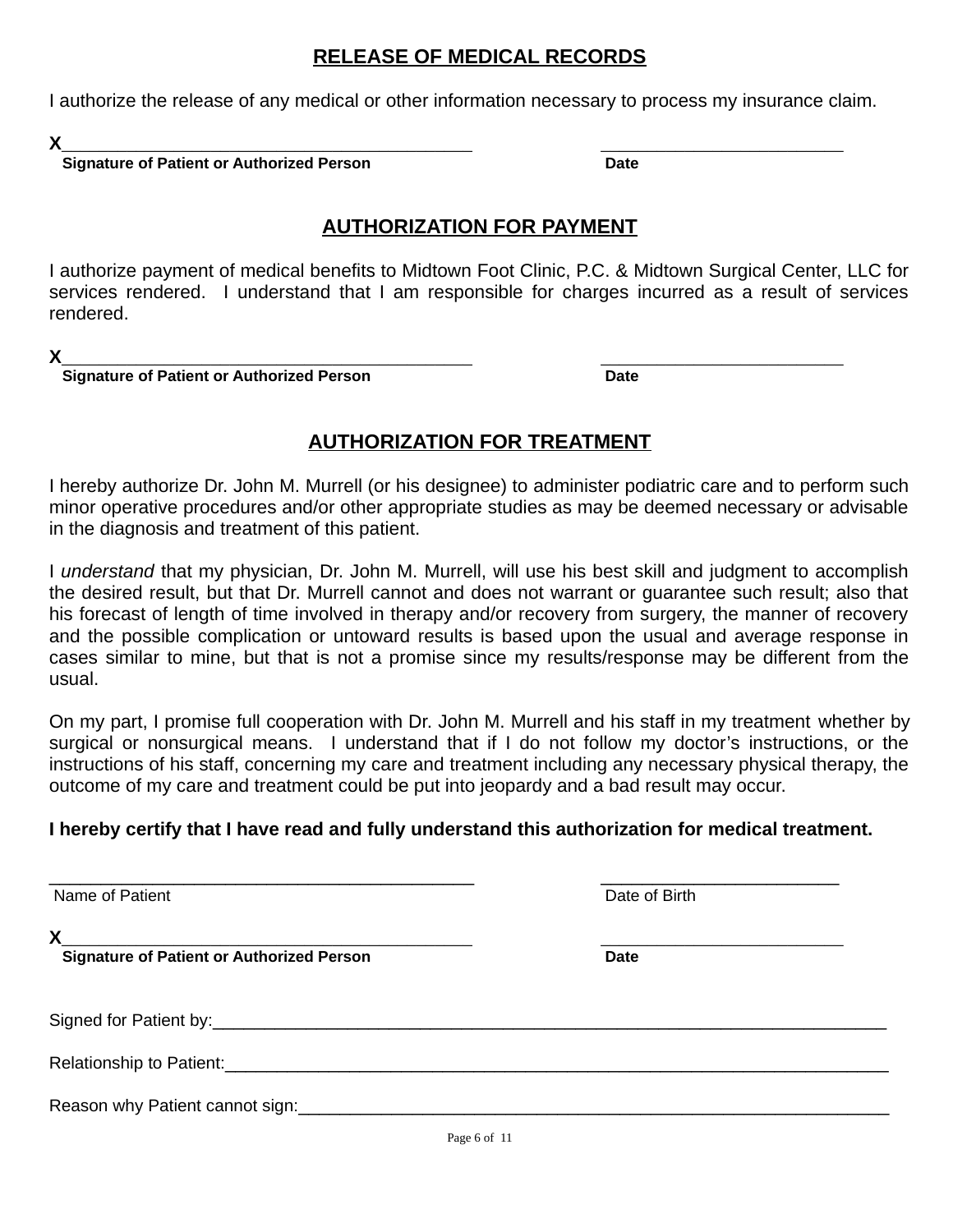#### **PATIENT COMMUNICATION AUTHORIZATION**

It is the policy of Midtown Foot Clinic, P.C. & Midtown Surgical Center, LLC not to release confidential and/or unauthorized information by home telephone, answering machine, work telephone, voice mail, cell phone, and/or pager. Whenever initiating or returning telephone calls and an answering machine picks up, we do not leave a message if the name and/or telephone number is not on the recorded message to identify the residence. Information will not be left with an unauthorized person who may answer the phone.

I authorize Midtown Foot Clinic, P.C. & Midtown Surgical Center, LLC to leave medical information pertaining to my care by the following methods and will assume responsibility to notify Midtown Foot Clinic, P.C. & Midtown Surgical Center, LLC whenever this information changes:

| Yes |     | No Home telephone number: |  |
|-----|-----|---------------------------|--|
| Yes |     | No Cell phone number:     |  |
| Yes |     | No Work telephone number: |  |
| Yes |     | No Answering machine      |  |
| Yes | No. | Voice mail                |  |

Please list names of authorized people who we may leave message with:

| Yes             | No | Spouse/Fiancé:  |               |
|-----------------|----|-----------------|---------------|
| Yes             | No | Parent(s):      |               |
| Yes             | No | Brother/Sister: |               |
| Yes             | No | Son/Daughter:   |               |
| Yes             | No | Other:          |               |
|                 |    |                 |               |
| Name of Patient |    |                 | Date of Birth |
| X               |    |                 |               |

 **Signature of Patient or Authorized Person Date**

I authorize Midtown Foot Clinic, P.C. & Midtown Surgical Center, LLC to communicate with me via electronic newsletters, by e-mail, or by telephone about any activites, new services, or new products provided by Midtown Foot Clinic, P.C. & Midtown Surgical Center, LLC.

**X**\_\_\_\_\_\_\_\_\_\_\_\_\_\_\_\_\_\_\_\_\_\_\_\_\_\_\_\_\_\_\_\_\_\_\_\_\_\_\_\_\_\_\_\_ \_\_\_\_\_\_\_\_\_\_\_\_\_\_\_\_\_\_\_\_\_\_\_\_\_\_

**Signature of Patient or Authorized Person Date** 

This authorization may be amended or revoked by you at any time. Revocation or amendments may be accomplished by advising us in writing of your desire to change or withdraw your authorization. Please allow us sufficient time to process your request.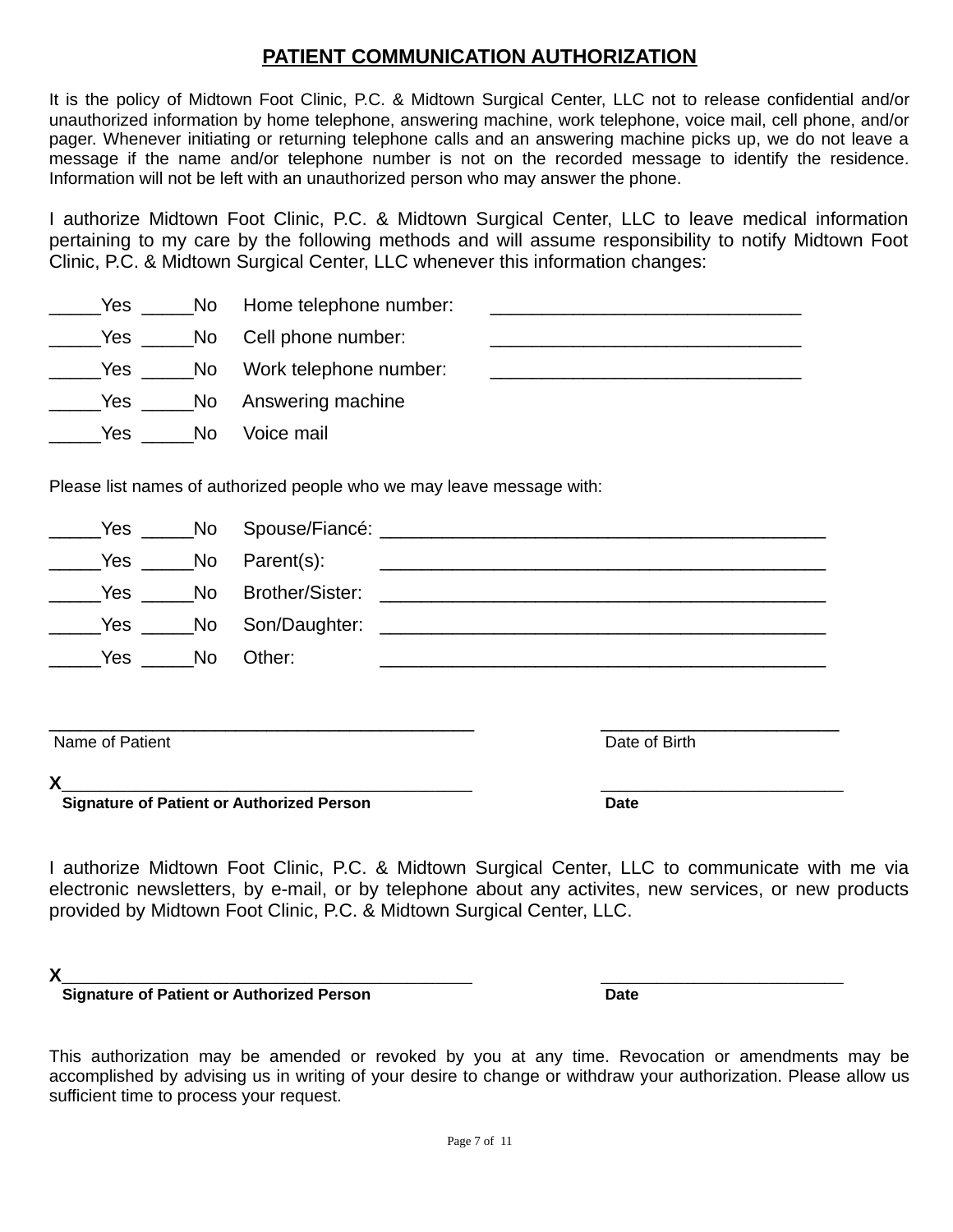### **PATIENT FINANCIAL POLICY**

Your understanding of our financial policies is an essential element of your care and treatment. If you have any questions, please discuss them with our front office staff or supervisor.

- · As our patient, **you are responsible for all authorizations/referrals** needed to seek treatment in this office.
- · Unless other arrangements have been made in advance by you, or your health insurance carrier, **payment for office services are due at the time of service**. We will accept VISA, MasterCard, Discover, cash or check.
- · Your insurance policy is a contract between you and your insurance company. As a courtesy, we will file your insurance claim for you if you assign the benefits to the doctor. In other words, you agree to have your insurance company pay the doctor directly. **If your insurance company does not pay the practice within a reasonable period, we will have to look to you for payment.**
- · We have made prior arrangements with certain insurers and other health plans to accept an assignment of benefits. We will bill those plans with which we have an agreement and will only require you to pay the co-pay/co-insurance/deductible at the time of service.
- · If you have insurance coverage with a plan with which we do not have a prior agreement, we will prepare and send the claim for you on an unassigned basis. This means your insurer will send the payment directly to you. Therefore, all charges for your care and treatment are due at the time of service.
- · All health plans are not the same and do not cover the same services**. In the event your health plan determines a service to be "not covered," or you do not have an authorization, you will be responsible for the complete charge**. We will attempt to verify benefits for some specialized services or referrals; however, you remain responsible for charges to any service rendered. Patients are encouraged to contact their plans for clarification of benefits prior to services rendered.
- · **You must inform the office of all insurance changes and authorization/referral requirements. In the event the office is not informed, you will be responsible for any charges denied**.
- · For most services provided in the hospital or Ambulatory Surgical Center, we will bill your health plan. **Any balance due is your responsibility.**
- · There are certain elective surgical procedures for which we require pre-payment. You will be informed in advance if your procedure is one of those. In that event, payment will be due one week prior to the surgery.
- · **Past due accounts are subject to collection proceedings. All costs incurred including, but not limited to, collection fees, attorney fees and court fees shall be your responsibility in addition to the balance due this office. There is a service fee of \$25.00 for all returned checks**. **Your insurance company does not cover this fee.**

Name of Patient Date of Birth

**X**\_\_\_\_\_\_\_\_\_\_\_\_\_\_\_\_\_\_\_\_\_\_\_\_\_\_\_\_\_\_\_\_\_\_\_\_\_\_\_\_\_\_\_\_ \_\_\_\_\_\_\_\_\_\_\_\_\_\_\_\_\_\_\_\_\_\_\_\_\_\_

 **Signature of Patient or Authorized Person Date** 

 $\mathcal{L}_\mathcal{L} = \mathcal{L}_\mathcal{L} = \mathcal{L}_\mathcal{L} = \mathcal{L}_\mathcal{L} = \mathcal{L}_\mathcal{L} = \mathcal{L}_\mathcal{L} = \mathcal{L}_\mathcal{L} = \mathcal{L}_\mathcal{L} = \mathcal{L}_\mathcal{L} = \mathcal{L}_\mathcal{L} = \mathcal{L}_\mathcal{L} = \mathcal{L}_\mathcal{L} = \mathcal{L}_\mathcal{L} = \mathcal{L}_\mathcal{L} = \mathcal{L}_\mathcal{L} = \mathcal{L}_\mathcal{L} = \mathcal{L}_\mathcal{L}$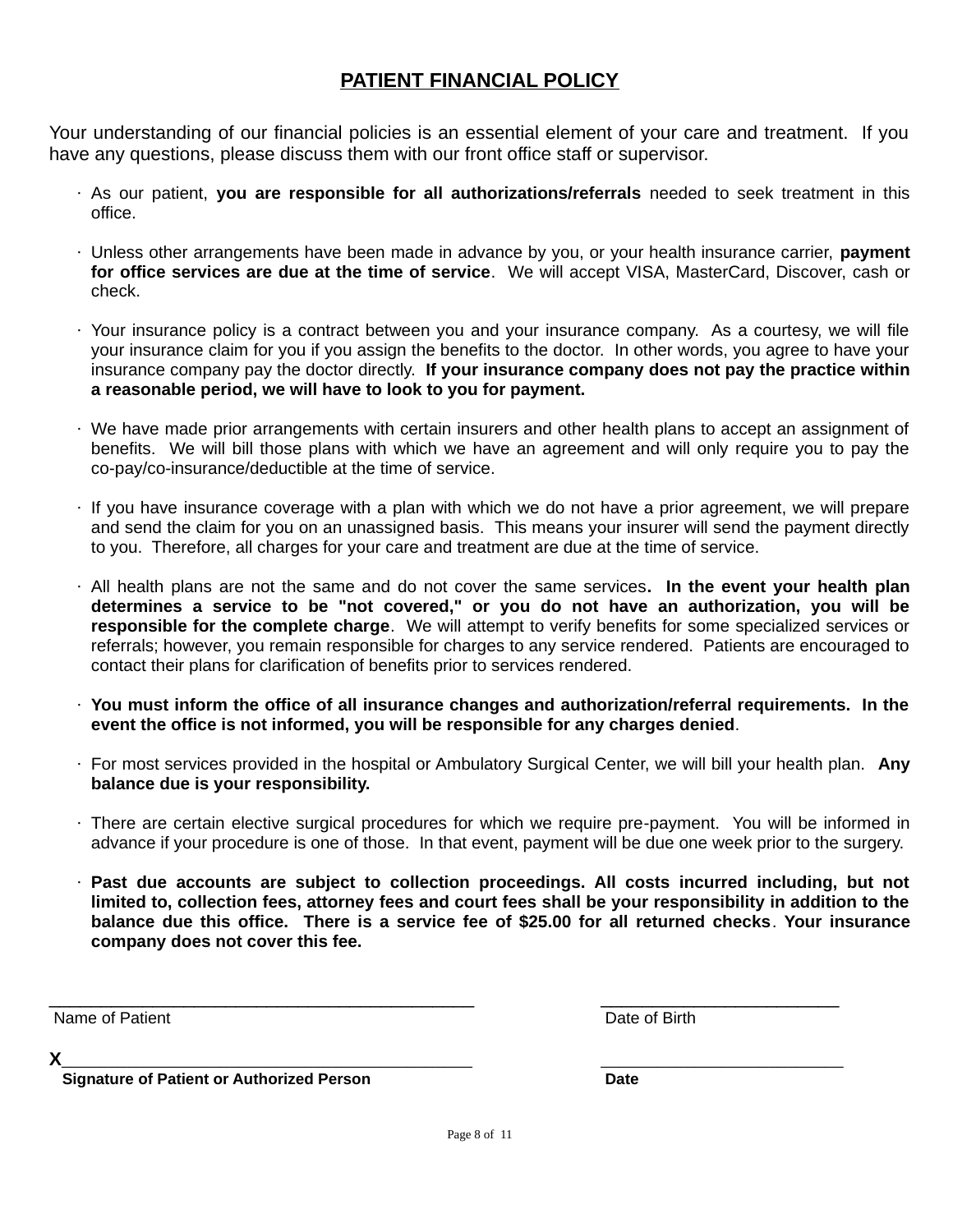#### **ASSIGNMENT OF BENEFITS, LIMITED POWER OF ATTORNEY, AND APPOINTMENT OF REPRESENTATIVE**

I<sub>1</sub> The set of the set of the set of the set of the set of the set of the set of the set of the set of the set of the set of the set of the set of the set of the set of the set of the set of the set of the set of the set (Employer Name, Medicare, Medicaid or Individual Plan) hereby *authorize benefits to be assigned to* **Midtown Foot Clinic, PC and Midtown Surgical Center, LLC,** for healthcare services provided to me by **Midtown Foot Clinic, PC and Midtown Surgical Center, LLC**. I hereby certify that the insurance information that I have provided **Midtown Foot Clinic, PC and Midtown Surgical Center, LLC** is true and accurate as of the date of service and that I am responsible for keeping it updated. I am fully aware that having health insurance does not absolve me of my responsibility to ensure that my medical bill is paid in full. I also understand that my insurance company may not pay 100% of the amount of the medical claim and I may be responsible for any and all amounts not payable by my insurance company including any portion paid and not applied to in network benefits for any out of network services.

I hereby authorize **Midtown Foot Clinic, PC and Midtown Surgical Center, LLC** to submit claims, on my behalf, to the insurance company providing benefits and provided to **Midtown Foot Clinic, PC and Midtown Surgical Center, LLC**, in good faith. I fully agree and understand that the submission of a claim does not absolve me of my responsibility to ensure the claim is paid in full

I hereby *irrevocably, designate, authorize and appoint* **Midtown Foot Clinic, PC and Midtown Surgical Center, LLC** as my *true and lawful attorney-in-fac*t. This power of attorney is hereby provided for the limited purpose of receiving all payments due under my policy/medical care plan on account of medical services and care rendered or to be rendered. This power of attorney shall automatically terminate, without formal action being taken, as soon as **Midtown Foot Clinic, PC and Midtown Surgical Center, LLC** has received payment in full and all remedies due under applicable regulatory guidelines for all medical care services provided or requested. I hereby confirm and ratify all actions taken by my attorney-in-fact pursuant to the authority granted herein. I authorize the release of any medical records required to obtain a full and fair review and all protected rights of appeal.

 I hereby *appoint as representative Midtown Foot Clinic, PC and Midtown Surgical Center, LLC and authorize my insurer to assign and transfer any and all applicable plan benefits and rights to* **Midtown Foot Clinic, PC and Midtown Surgical Center, LLC** and any appointed business associates working with them for the sole purpose of making sure all protected rights and benefits under my plan or applicable Social Security Act, as well as any Federal, City or State government program are administered accurately, *including but not limited to the right to receive any applicable relevant documents pertaining to adverse benefit determination, relevant plan documents/remedies, disclosures, pursue appeals, administrative reviews and litigation on my behalf. This authorization includes any and all entitled benefits, protected rights and remedies permissible under state, federal laws or applicable Social Security Act. This is a direct assignment of my rights and benefits under any governing healthcare plan/policy.* This payment will not exceed my indebtedness to the above mentioned assignee, and I have agreed to pay, in a current manner, any balance of said professional service charges over and above this insurance payment. Upon receipt of said check, I authorize **Midtown Foot Clinic, PC and Midtown Surgical Center, LLC** to receive any such checks, endorse them for deposit only, and to deposit and apply all the proceeds toward payment on my account.

I hereby instruct and direct my Insurance Company to pay all entitled plan benefits at the stated plan benefit level directly to **Midtown Foot Clinic, PC and Midtown Surgical Center, LLC** for all services rendered by **Midtown Foot Clinic, PC and Midtown Surgical Center, LLC**. I understand under applicable ERISA, state and/or federal regulatory guidelines that I have the right and authority to direct where payment for services rendered is sent. If my current policy prohibits direct payment to the provider of service, I under my rights per state and federal ERSIA regulations hereby instruct and direct my Insurance Company to provide SPD documentation stating such non-assign ability clause to myself and **Midtown Foot Clinic, PC and Midtown Surgical Center, LLC**. Upon proof of non-assign ability documentation I then instruct that the insurer make out the check to me and mail it directly to the Provider and address listed on the submitted claim for the professional or medical expense benefits, and otherwise payable to me under my current insurance policy as payment towards the total charges for the professional services rendered. I agree and understand that any funds received by my insurance company due for services rendered by **Midtown Foot Clinic, PC and Midtown Surgical Center, LLC** will be immediately signed over and sent directly to **Midtown Foot Clinic, PC and Midtown Surgical Center, LLC**.

I authorize the release of any medical or other information pertinent to my case to any insurance company, Plan/Benefits Administrator, adjuster, or attorney involved in this case. I authorize **Midtown Foot Clinic, PC and Midtown Surgical Center, LLC** or appointed business associates to be my personal representative, which allows them as *my legally binding authorized representative* to: (1) submit any and all appeals when my insurance company denies me benefits to which I am entitled, (2) submit any and all requests for benefit information from my insurance company, and (3) initiate formal complaints to any State or Federal agency that has jurisdiction over my insurer and/or benefits. I fully understand and agree that I am responsible for full payment of the medical debt if my insurance company has refused to pay 100% of my stated plan benefits based on billed charges, within ninety (90) days of any and all appeals or request for information. Should the account be referred to an attorney or outside agency for collection, the undersigned shall pay reasonable attorney's fees and collection expenses. All delinquent accounts bear interest at the legal rate. I also agree that any fines levied against my insurance company will be paid to **Midtown Foot Clinic, PC and Midtown Surgical Center, LLC** for acting as my personal representative.

I authorize **Midtown Foot Clinic, PC and Midtown Surgical Center, LLC** and its associates to provide medical care reasonable by today's standards.

A photocopy of this Assignment shall be considered as effective and valid as the original.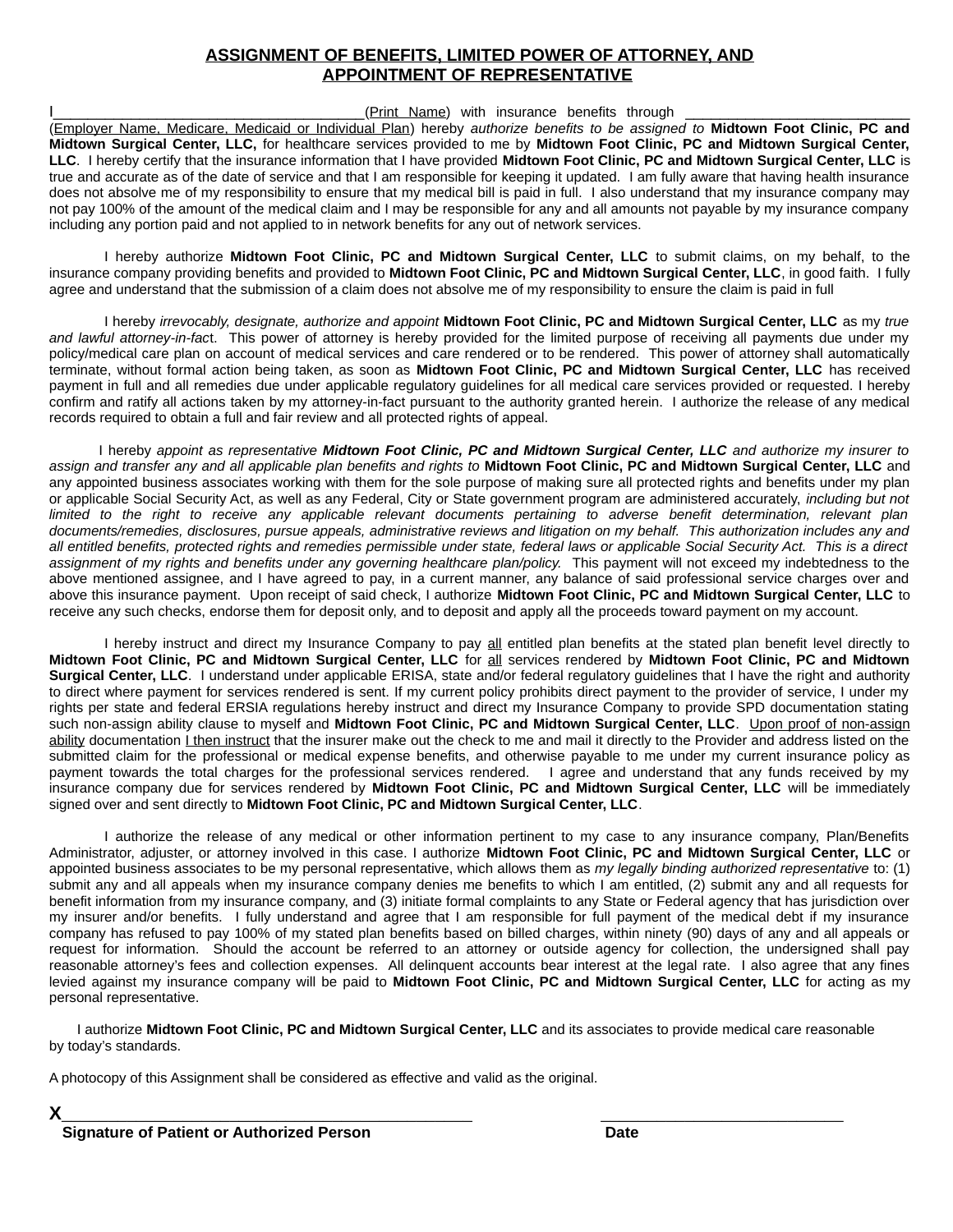### **Midtown Foot Clinic, PC John M. Murrell, DPM**

#### **ACKNOWLEDGMENT OF RECEIPT OF NOTICE OF PRIVACY PRACTICES**

I acknowledge that I was provided a copy of the Notice of Privacy Practices of Midtown Foot Clinic, P.C. & Midtown Surgical Center, LLC and that I have read (or had the opportunity to read if I so chose) and understood the Notice.

 $\mathcal{L}_\mathcal{L} = \mathcal{L}_\mathcal{L} = \mathcal{L}_\mathcal{L} = \mathcal{L}_\mathcal{L} = \mathcal{L}_\mathcal{L} = \mathcal{L}_\mathcal{L} = \mathcal{L}_\mathcal{L} = \mathcal{L}_\mathcal{L} = \mathcal{L}_\mathcal{L} = \mathcal{L}_\mathcal{L} = \mathcal{L}_\mathcal{L} = \mathcal{L}_\mathcal{L} = \mathcal{L}_\mathcal{L} = \mathcal{L}_\mathcal{L} = \mathcal{L}_\mathcal{L} = \mathcal{L}_\mathcal{L} = \mathcal{L}_\mathcal{L}$ 

Date of Birth

| . . |  |
|-----|--|
|     |  |

 **Signature of Patient or Authorized Person Date**

### **CONSENT TO PHOTOGRAPH**

The undersigned hereby authorizes Midtown Foot Clinic and the attending physician to photograph or permit other persons to photograph **while under the care of the** Name of Patient

above medical organization, and agree that they may use or permit other persons to use the negative or prints prepared therefrom for such purposes and in such a manner as may be deemed necessary for medical care and coordiantion of care.

 $\overline{\phantom{a}}$  , and the contribution of the contribution of the contribution of the contribution of the contribution of the contribution of the contribution of the contribution of the contribution of the contribution of the

Name of Patient Date of Birth

**X**\_\_\_\_\_\_\_\_\_\_\_\_\_\_\_\_\_\_\_\_\_\_\_\_\_\_\_\_\_\_\_\_\_\_\_\_\_\_\_\_\_\_\_\_ \_\_\_\_\_\_\_\_\_\_\_\_\_\_\_\_\_\_\_\_\_\_\_\_\_\_

 **Signature of Patient or Authorized Person** 

 **Date**